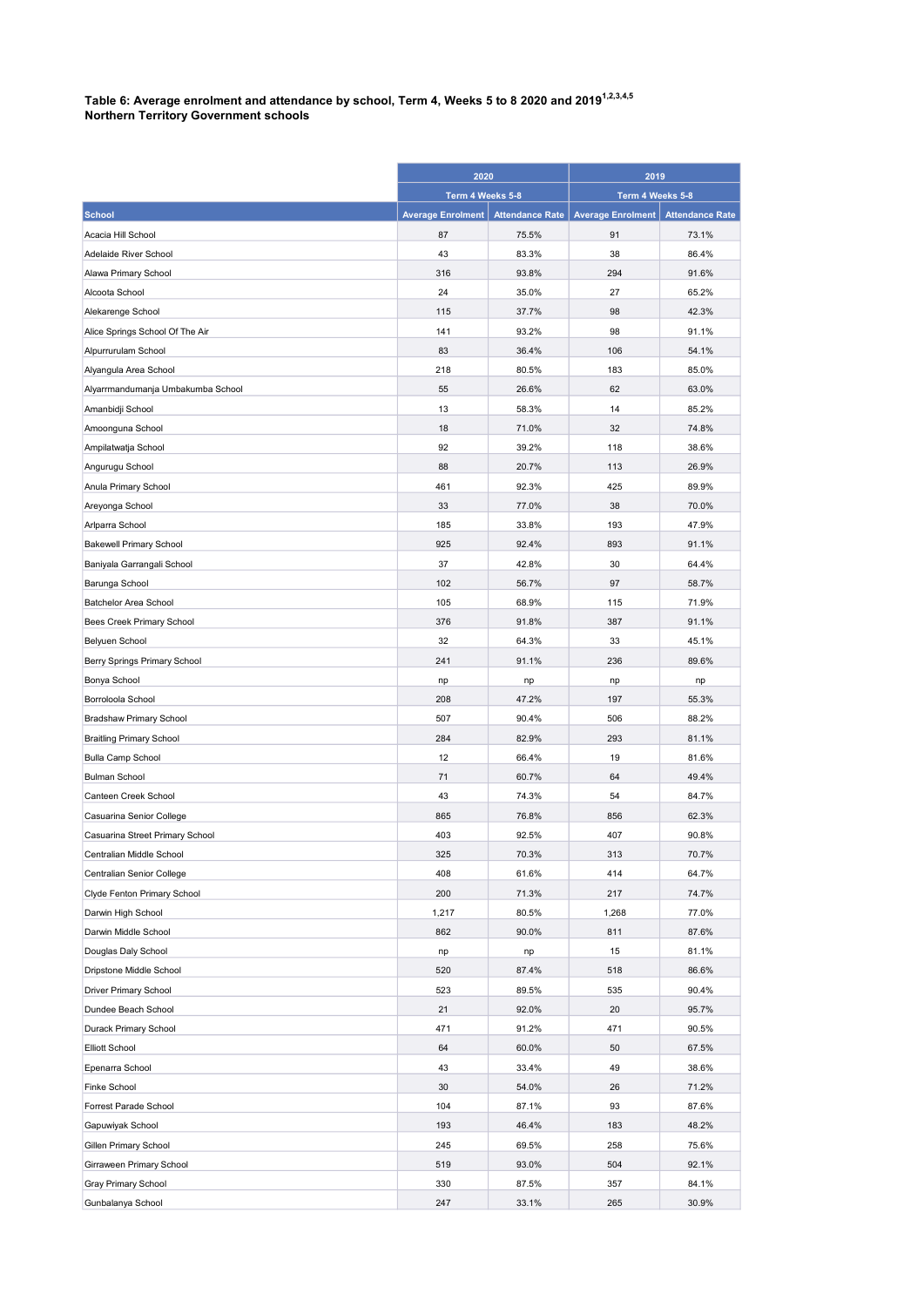|                                                 | 2020                     |                        | 2019                     |                        |
|-------------------------------------------------|--------------------------|------------------------|--------------------------|------------------------|
|                                                 | Term 4 Weeks 5-8         |                        | Term 4 Weeks 5-8         |                        |
| <b>School</b>                                   | <b>Average Enrolment</b> | <b>Attendance Rate</b> | <b>Average Enrolment</b> | <b>Attendance Rate</b> |
| Haasts Bluff School                             | 20                       | 56.7%                  | 35                       | 47.8%                  |
| Harts Range School                              | 64                       | 66.2%                  | 60                       | 56.5%                  |
| Henbury School                                  | 138                      | 78.1%                  | 139                      | 82.1%                  |
| Howard Springs Primary School                   | 292                      | 88.3%                  | 295                      | 87.5%                  |
| Humpty Doo Primary School                       | 407                      | 89.8%                  | 393                      | 89.3%                  |
| Imanpa School                                   | 16                       | 59.3%                  | 20                       | 49.3%                  |
| Jabiru Area School                              | 188                      | 73.3%                  | 203                      | 77.0%                  |
| Jilkminggan School                              | 81                       | 61.0%                  | 90                       | 64.4%                  |
| Jingili Primary School                          | 316                      | 91.8%                  | 315                      | 90.3%                  |
| Kalkaringi School                               | 183                      | 51.5%                  | 179                      | 55.1%                  |
| Karama Primary School                           | 189                      | 81.5%                  | 189                      | 81.4%                  |
| Katherine High School                           | 529                      | 64.7%                  | 511                      | 70.9%                  |
| Katherine School Of The Air                     | 201                      |                        | 188                      |                        |
| Katherine South Primary School                  | 345                      | 88.5%                  | 355                      | 85.5%                  |
| Kiana School                                    | 57                       | 72.2%                  | 55                       | 67.7%                  |
| Kintore Street School                           | 217                      | 32.5%                  | 175                      | 39.1%                  |
| Lajamanu School                                 | 61                       | 42.4%                  | 51                       | 55.7%                  |
| Laramba School                                  | 378                      | 85.1%                  | 360                      | 85.6%                  |
| Larapinta Primary School                        | 530                      | 94.1%                  | 510                      | 91.7%                  |
| Larrakeyah Primary School                       | 110                      | 54.5%                  | 117                      | 65.6%                  |
| Laynhapuy Homelands School                      | 110                      | 54.5%                  | 117                      | 65.6%                  |
| Leanyer Primary School                          | 586                      | 93.0%                  | 591                      | 90.9%                  |
| Ludmilla Primary School                         | 112                      | 80.9%                  | 107                      | 82.4%                  |
| MacFarlane Primary School                       | 206                      | 70.6%                  | 215                      | 69.7%                  |
|                                                 | 212                      | 80.2%                  | 222                      |                        |
| Malak Primary School                            | 51                       | 30.6%                  | 64                       | 83.5%<br>56.4%         |
| Mamaruni School                                 |                          |                        |                          |                        |
| Maningrida College                              | 500                      | 38.9%                  | 546                      | 41.9%                  |
| Manunda Terrace Primary School                  | 175                      | 82.0%                  | 181                      | 82.1%                  |
| Manyallaluk School                              | 25                       | 54.5%                  | 22                       | 50.1%                  |
| Mataranka School                                | 35                       | 72.7%                  | 31                       | 78.8%                  |
| Mbunghara School                                | 19                       | 77.9%                  | 14                       | 80.0%                  |
| Middle Point School                             | 35                       | 73.8%                  | 23                       | 70.4%                  |
| Milikapiti School                               | 60                       | 68.8%                  | 63                       | 69.2%                  |
| Milingimbi School                               | 316                      | 32.5%                  | 368                      | 39.3%                  |
| Millner Primary School                          | 215                      | 80.7%                  | 222                      | 75.2%                  |
| Milyakburra School                              | 22                       | 45.1%                  | 17                       | 33.1%                  |
| Minyerri School                                 | 166                      | 43.3%                  | 163                      | 54.7%                  |
| Moil Primary School                             | 195                      | 85.0%                  | 211                      | 85.2%                  |
| Moulden Primary School                          | 263                      | 79.1%                  | 292                      | 80.3%                  |
| Mount Allan School                              | 48                       | 59.3%                  | 62                       | 55.7%                  |
| Mulga Bore School                               | 18                       | 64.0%                  | np                       | np                     |
| Murray Downs School                             | 18                       | 66.7%                  | 17                       | 56.1%                  |
| Mutitjulu School                                | 36                       | 37.3%                  | 40                       | 41.1%                  |
| Nakara Primary School                           | 599                      | 92.2%                  | 602                      | 90.5%                  |
| Nemarluk School                                 | 174                      | 88.3%                  | 165                      | 86.4%                  |
| Neutral Junction School                         | 28                       | 38.2%                  | 20                       | 73.4%                  |
| Newcastle Waters School                         | 20                       | 50.2%                  | 21                       | 68.8%                  |
| Nganambala School                               | 27                       | 63.6%                  | 30                       | 82.3%                  |
| Nganmarriyanga School                           | 128                      | 42.9%                  | 155                      | 42.0%                  |
| Ngukurr School                                  | 266                      | 48.5%                  | 253                      | 56.2%                  |
| Nhulunbuy High School                           | 301                      | 73.8%                  | 298                      | 76.5%                  |
| Nhulunbuy Primary School                        | 417                      | 86.7%                  | 460                      | 83.9%                  |
| Nightcliff Middle School                        | 363                      | 84.4%                  | 328                      | 85.1%                  |
| Nightcliff Primary School                       | 667                      | 91.9%                  | 657                      | 89.9%                  |
| Northern Territory School of Distance Education | 499                      | ÷,                     | 612                      |                        |